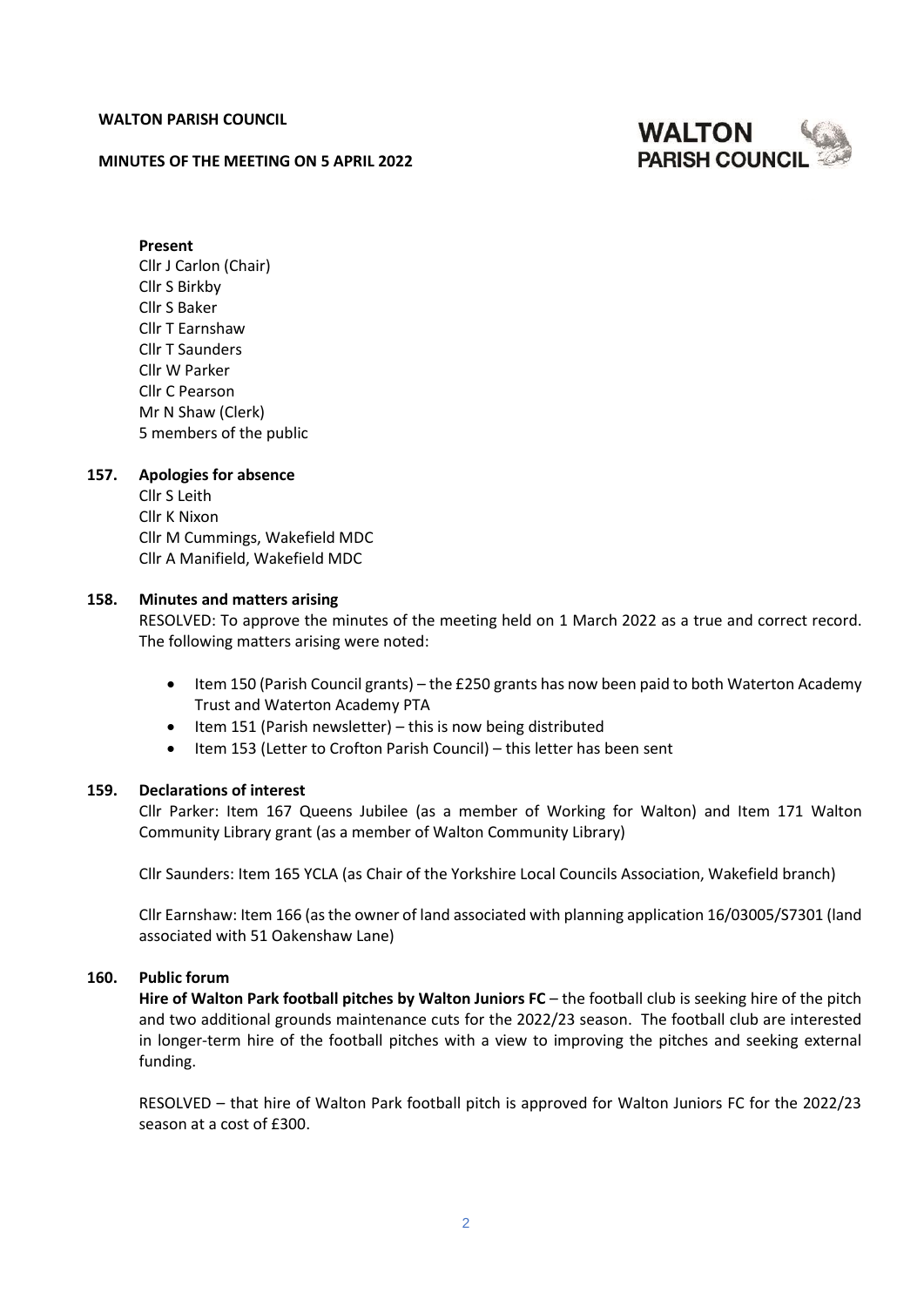## **161. Appointment to YLCA branch meetings**

The Wakefield YLCA branch is looking for the council to appoint two voting representatives and a deputy for future branch meetings.

RESOLVED – that the Parish Council appoint Cllrs Saunders and Baker as Wakefield YLCA representatives.

#### **162. SAFE scheme**

PC Steel was not in attendance at the meeting. A report was circulated at the meeting, summarised and noted. There were no reported priority crimes in the village in March.

Cllr Pearson attended a meeting of Wakefield parish councils discussing the renewal of the SAFE scheme for 2022/23. Councillors endorsed the value of the SAFE scheme for the village and the additional Police hours this funds for Walton.

RESOLVED – that the Parish Council renew its participation in the SAFE scheme for 2022/23 and approve the annual subscription fee.

#### **163. Ward 5 councillor report**

- '20's Plenty' campaign Wakefield MDC is looking at sending the safety team into the school to talk to staff and children
- School Lane resurfacing Wakefield MDC Highways have indicated some work will be undertaken by April/May 2022, likely to be from the junction with Oakenshaw Lane to Scholars Court
- Brook Farm the relocation of the Wakefield Sports & Social Club is currently not progressing as Persimmon Homes are no longer progressing their development on the existing site
- VMS solar variable speed sign Wakefield MDC are chasing the quote for the works to be undertaken on Common Lane for the installation of a new variable speed sign
- Family Fun Day 25 August 2022 Walton cricket club planning is underway with Working for Walton for a family fun day. A couple of people are interested in stalls, more information will be provided at the next meeting

## **164. Walton village green proposal**

A copy of the letter from Waterton Academy Trust was discussed, declining the request from the parish council to transfer ownership of land currently under lease to the Trust, to the parish council to create a village green. The letter was noted.

## **165. February 2022 bank reconciliation**

The reconciliation was noted. Accounts paid totalled £3,266.41 for February 2022 and income received totalled £1339.38. The account balances at the end of February 2022 are:

| Current a/c:                    | £1,301.34  |
|---------------------------------|------------|
| Barclays Business Res a/c:      | £45,836.27 |
| HSBC & Nationwide deposit a/cs: | £51,002.51 |
| Total                           | £98,140.12 |

A request has been received from Wakefield MDC seeking to hire the village hall for the May local elections. The council has also received a subscription renewal from the YLCA for 2022/23.

165.1. RESOLVED – the Parish Council approve the hire of the village hall for the May 2022 local elections, at a charge of £500 to Wakefield MDC.

165.2. RESOLVED – the Parish Council approve the renewal of the YLCA 22/23 subscription for 2022/23 at a cost of £784.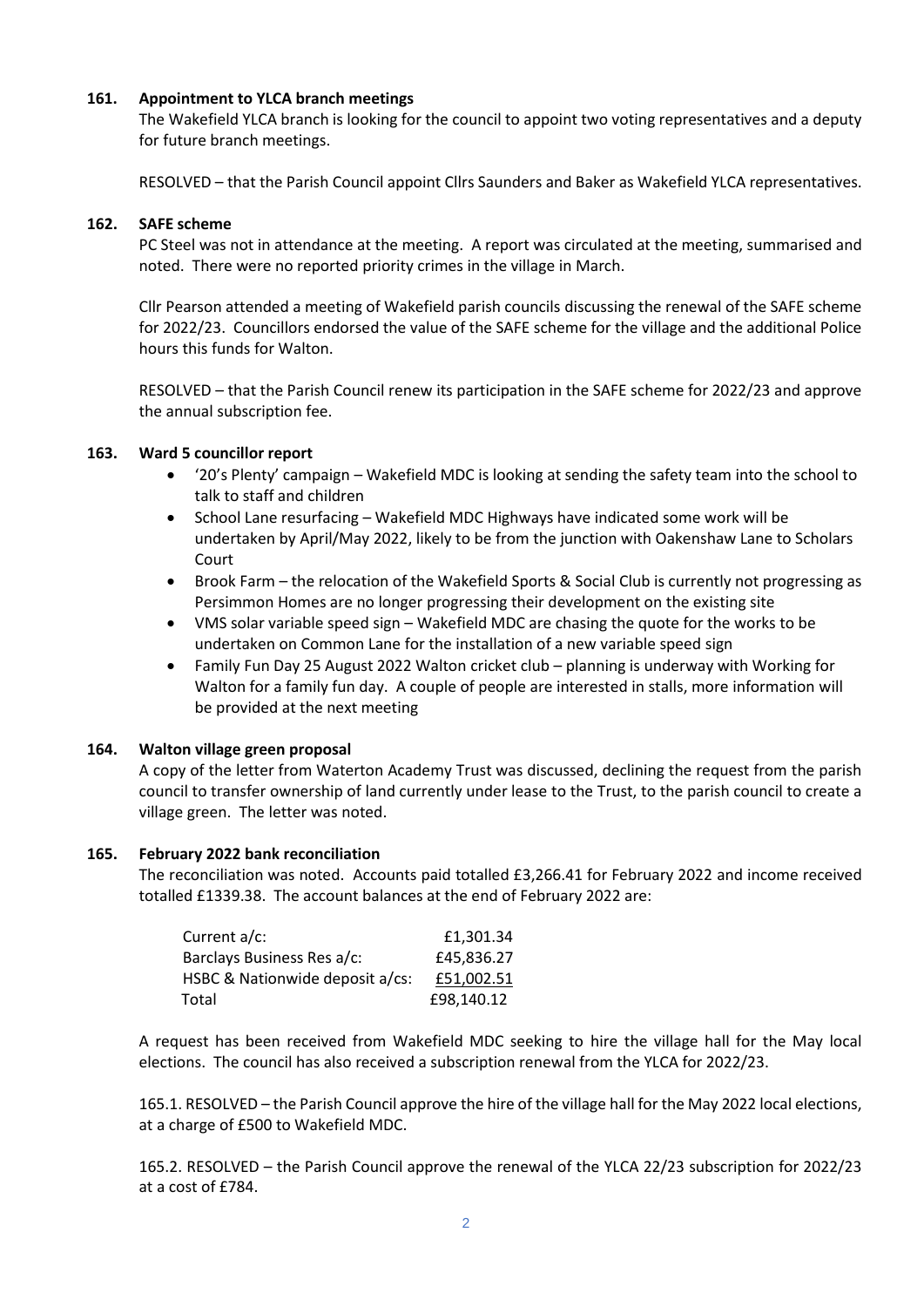## **166. Planning Committee**

A discussion was undertaken on the current planning applications received by Wakefield MDC in the last month, with the following points raised:

21/01778/OUT (land to the rear of the Old Alehouse, Greenside) – the planning application has been discussed at a previous parish council meeting. This application has been updated as an outline application for access only. The parish council has previously raised points in terms of the application. These have been raised with Wakefield MDC Planning, and no further comments were raised at this meeting.

16/03005/S7301 (51 Oakenshaw Lane) – Crofton Parish Council have not made a formal response to Walton Parish Council's query raised following last month's council meeting. A planning application has not been received for the site since the letter was sent to Crofton PC.

RESOLVED – that the Parish Council object to the proposed development as this is on greenbelt land.

22/00185/TPO (properties adjacent to The Stables) – the proposed works to prune the overhanging trees in Walton Park was rejected, with alternative works proposed. The council will seek two quotes for the alternative works to be undertaken. The council is considering whether to appeal the planning decision if the works do not satisfactorily address the problem.

# **167. Queen's Jubilee event**

A meeting has taken place in relation to the proposed jubilee bench with the contractor. A sketch design was discussed. Thursday 2 June will see a village event to mark the Queen's Jubilee. The Parish Council is supporting this with the use of the village hall. Activities will take place in Walton Park. Tickets will be available from 3 May (and are free) from the library.

167.1. RESOLVED – the Parish Council approve the purchase of a jubilee commemorative bench for siting in front of the village hall, at a cost not to exceed £1,200 (to include purchase and siting)

167.2. RESOLVED – the Parish Council approve funding for St John's Ambulance cover for the jubilee event and an additional £250 to support the event

## **168. Working party terms of reference**

The proposed updated terms of reference for the working parties was discussed. The following key changes to the working parties were agreed:

- Planning the function of reviewing the Neighbourhood Plan will be added to the terms of reference
- Village hall and Coronation Cottage these two working parties be merged
- Park all seating will now come under the terms of reference of this working group
- Parish environment responsibilities for the floral work has been separated out
- Floral displays greater clarity provided on the specific responsibilities
- Communications updated to reflect the newsletter
- Tennis club refurbishment new terms of reference (as outlined in detail in the agenda paper)
- Finance creation of a new working party, with new terms of reference (as outlined in the agenda paper)

168.1. RESOLVED – the terms of reference for each working party will be reviewed annually by the Working Party itself, prior to the Annual Meeting of the Parish Council

168.2. RESOLVED – all working parties should have a minimum of two councillors, with no maximum limit.